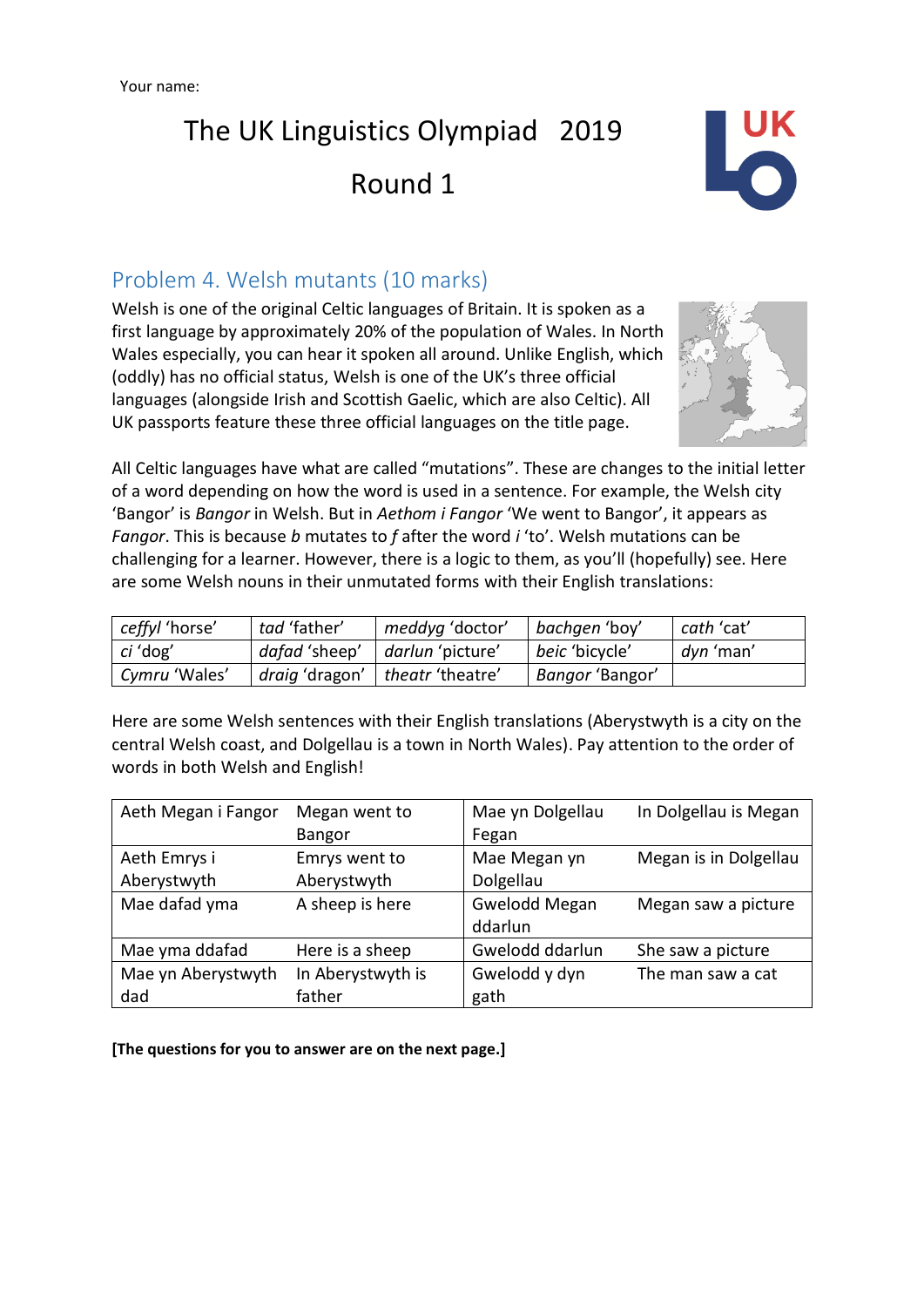

**Q.1.** Which is the correct Welsh translation of each of the following English sentences? Circle the letter on its left.

| 1. | He saw a bicycle in the street  | 2. | In the street, he saw a bicycle |
|----|---------------------------------|----|---------------------------------|
| a. | Gwelodd beic yn y stryd         | a. | Gwelodd yn y stryd feic         |
| b. | Gwelodd feic yn y stryd         | b. | Gwelodd yn y stryd beic         |
| c. | Gwelodd yn y stryd beic         | c. | Gwelodd beic yn y stryd         |
| d. | Gwelodd yn y stryd feic         | d. | Gwelodd feic yn y stryd         |
| 3. | In the theatre, she saw a horse | 4. | The boy's father saw a dog      |
| a. | Gwelodd yn y theatr geffyl      | a. | Gwelodd dad y bachgen gi        |
| b. | Gwelodd ceffyl yn y theatr      | b. | Gwelodd tad y bachgen gi        |
| c. | Gwelodd yn y theatr ceffyl      | c. | Gwelodd tad y bachgen ci        |
| d. | Gwelodd geffyl yn y theatr      | d. | Gwelodd dad y bachgen ci        |

**Q.2.** Translate the following sentences into Welsh. (Note: there is no Welsh word for 'a'.)

| 5.  | Here is [a] dragon        |  |
|-----|---------------------------|--|
| 6.  | The boy saw [a] cat       |  |
| 7.  | The man saw [a] doctor    |  |
| 8.  | [A] doctor went to Wales  |  |
| 9.  | [A] dragon saw [a] doctor |  |
| 10. | [A] doctor saw [a] dragon |  |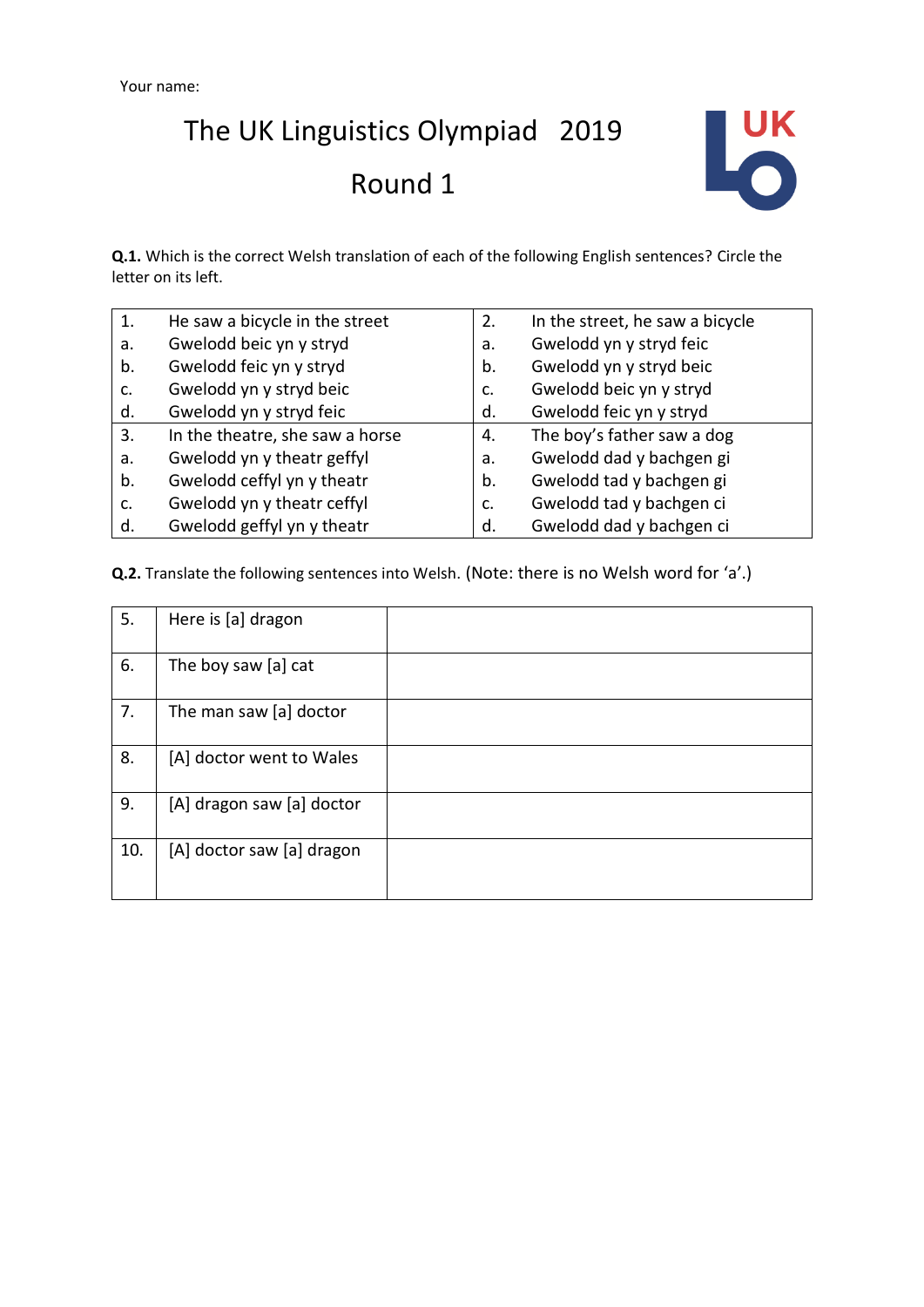

#### Solution and marking.

Scoring (max 16)

.

- Q.1: 1 point for each correct answer (max 4)
- Q.2: 2 points for each correct sentence. 1 with one error. (max 12)
	- o Treat wrong order as an error.
	- o Ignore surplus words.
	- o Ignore minor spelling mistakes in Welsh and English except concerning mutations.

**Q.1.** Which is the correct Welsh translation of each of the following English sentences? Circle the letter on its left.

| 1.   | He saw a bicycle in the street  |                  | In the street, he saw a bicycle |
|------|---------------------------------|------------------|---------------------------------|
| а    | Gwelodd beic yn y stryd         | a.               | Gwelodd yn y stryd feic         |
| b.   | Gwelodd feic yn y stryd         | $\overline{v}$ . | Gwelodd yn y stryd beic         |
| τ.   | Gwelodd yn y stryd beic         | C.               | Gwelodd beic yn y stryd         |
| d.   | Gwelodd yn y stryd feic         | d.               | Gwelodd feic yn y stryd         |
| 3    | In the theatre, she saw a horse | 4.               | The boy's father saw a dog      |
| a.   | Gwelodd yn y theatr geffyl      | a.               | Gwelodd dad y bachgen gi        |
| ᠊᠊ᠸ. | Gwelodd ceffyl yn y theatr      | b.               | Gwelodd tad y bachgen gi        |
| c.   | Gwelodd yn y theatr ceffyl      | ᠊ᡄ               | Gwelodd tad y bachgen ci        |
| d.   | Gwelodd geffyl yn y theatr      | d.               | Gwelodd dad y bachgen ci        |

**Q.2.** Translate the following sentences into Welsh. (Note: there is no Welsh word for 'a'.)

| 5.  | Here is [a] dragon        | Mae yma ddraig.         |
|-----|---------------------------|-------------------------|
| 6.  | The boy saw [a] cat       | Gwelodd y bachgen gath. |
| 7.  | The man saw [a] doctor    | Gwelodd y dyn feddyg.   |
| 8.  | [A] doctor went to Wales  | Aeth meddyg i Gymru.    |
| 9.  | [A] dragon saw [a] doctor | Gwelodd draig feddyg.   |
| 10. | [A] doctor saw [a] dragon | Gwelodd meddyg ddraig.  |